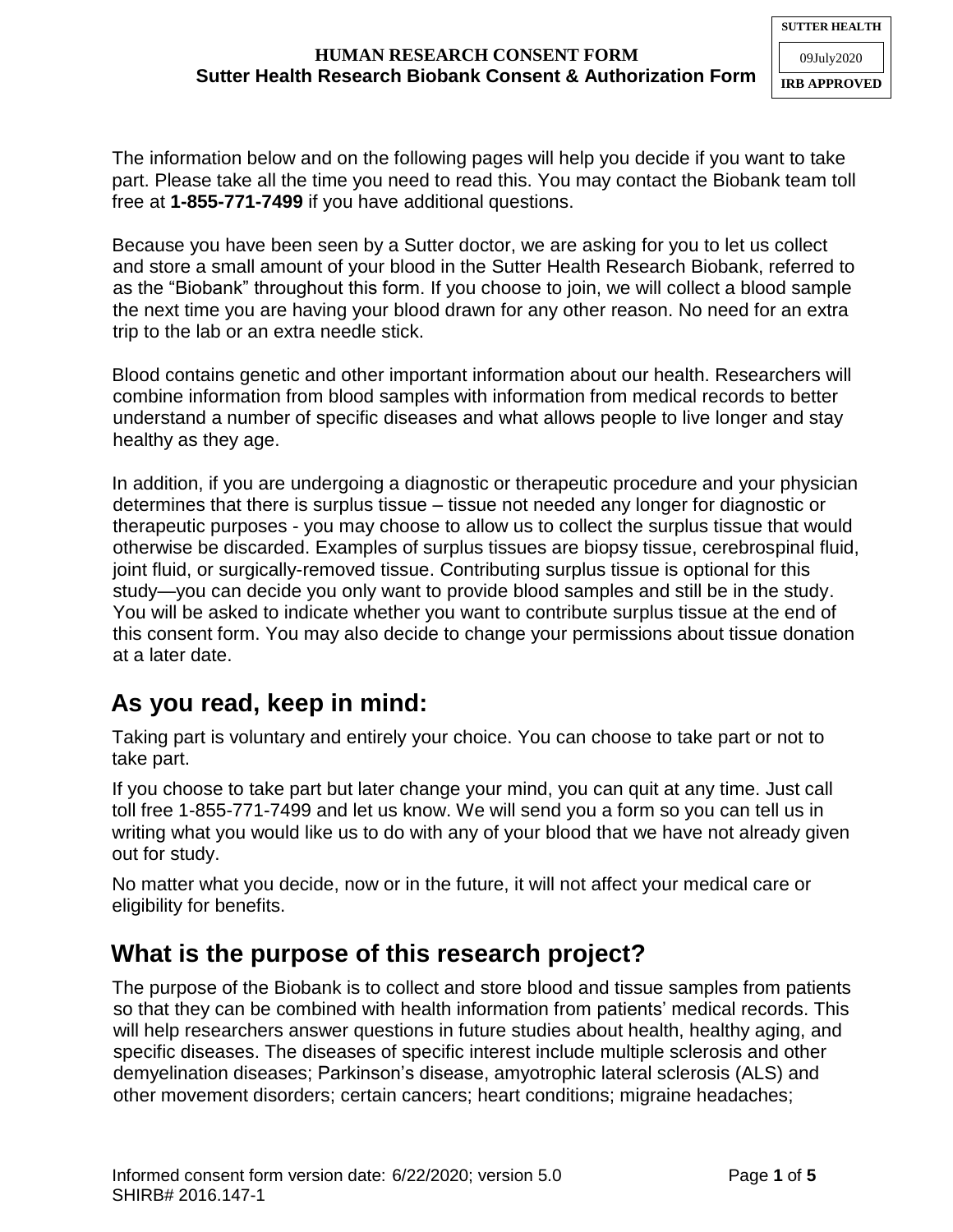#### **HUMAN RESEARCH CONSENT FORM Sutter Health Research Biobank Consent & Authorization Form**

Alzheimer's disease and other neurodegenerative conditions; rheumatoid arthritis and other autoimmune diseases; rare diseases; healthy aging; and other health conditions.

## **What are we asking of you?**

If you agree to take part:

**We will ask you to sign this form.** Once you sign, we will send you an email containing a link to your signed copy, so that you can save or print it.

**We will ask you to complete a short questionnaire online.** It asks about your general health and lifestyle and takes about 5 to 10 minutes to complete. The questionnaire will be securely stored for use in research.

#### **After you sign the consent form and complete the questionnaire:**

**We will get some health information from your medical record**. Examples include test results (including genetic test results), medical procedures, images (such as Xrays), and medicines you take. We are also asking your permission to collect mental health information from your medical record. We will use your medical record from time to time to update this information.

**We will collect a small sample of your blood during future visits to a Sutter lab.**  The small sample (about 4 tablespoons of blood, up to 6 tubes) will be collected at the same time you have blood drawn for any other reason. This avoids a separate needle stick for research. We will collect blood from you up to three times. Blood draws will be approximately once per year.

**If you elect to participate in tissue donation, we will save excess tissue–tissue that is extra and is no longer needed for your diagnosis or treatment–after your procedure (lumbar puncture, biopsy, surgery, etc.).** If you select this option below, we may store leftover tissue samples that would otherwise be discarded/thrown away after they are no longer needed by your treatment team. These samples can then be used to learn more about medical conditions.

**We will store your sample in the Biobank**. Your permission to keep and use your sample and medical information does not expire unless you revoke that permission. Your blood sample will be labeled with a unique code (no name). Blood samples will be securely stored in freezers maintained by an external party with whom we work.

It is important for you to understand how we will use and store your genetic information before you agree to take part in this study.

**We may store some of your genetic and health information in research databases.** Researchers must apply for permission to use the databases. Information that directly identifies you will not be shared with researchers.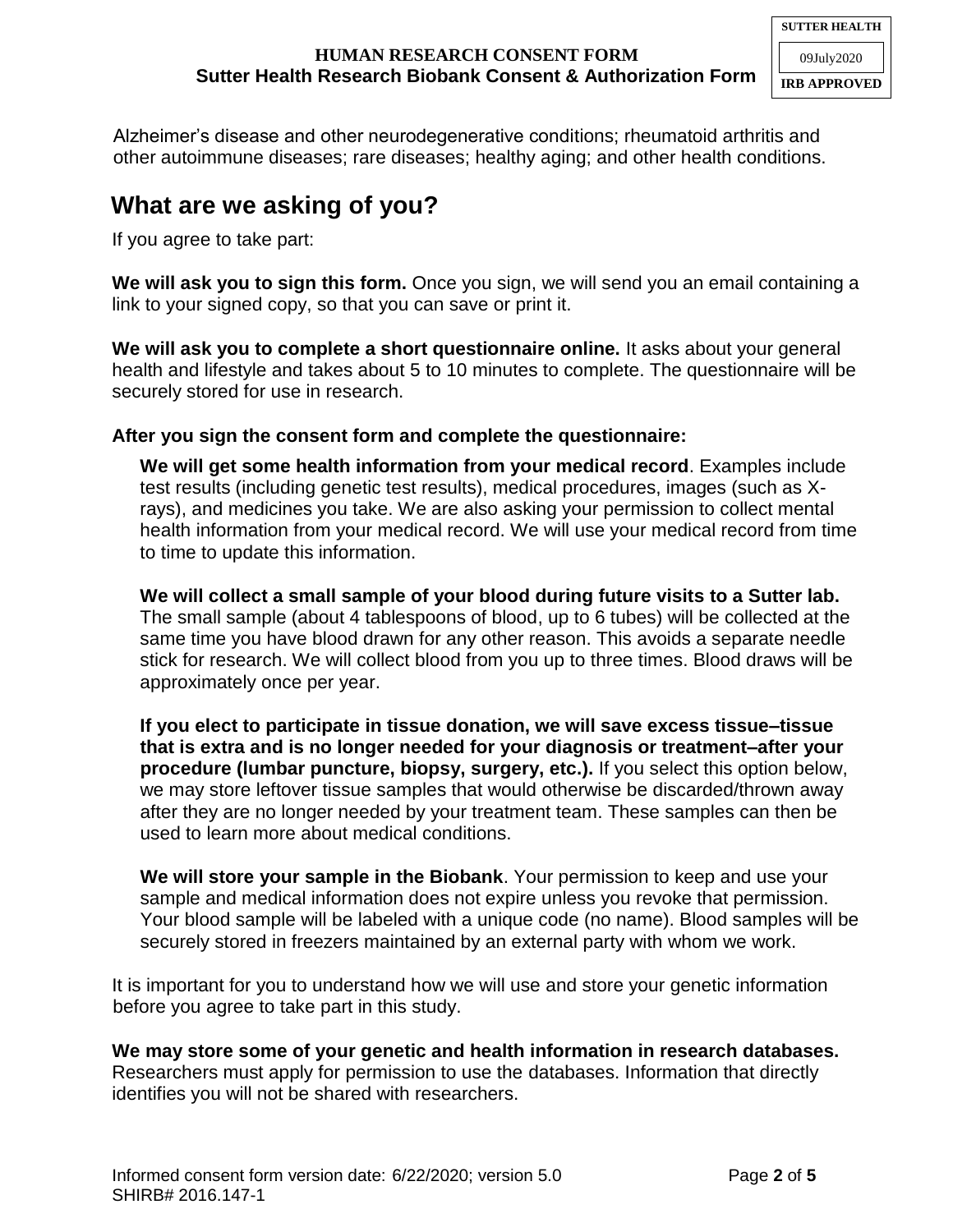### **HUMAN RESEARCH CONSENT FORM Sutter Health Research Biobank Consent & Authorization Form**

### **We will let researchers use the blood/tissue and health information for approved**

**studies**. Researchers from Sutter Health, universities that work with Sutter, and drug- or technology companies that develop health-related products can apply to use the blood samples and information. We will not give researchers your name or any other information that could directly identify you.

# **How will information about you be kept private?**

**Your privacy is very important to us and we will make every effort to protect it.** Here are just a few of the steps we will take:

We will remove your name and other identifiers from your blood sample and health information, and replace them with a code number. The Biobank will keep the list that links the code number to your name separate from your sample and information. Only a few members of the Biobank staff will have access to the list. Biobank staff must sign an agreement to keep your identity a secret.

We will not give information that identifies you to anyone except a limited number of Biobank staff, or if required by law.

Some recipients of your sample and information may not be required to comply with the Privacy Rule. There is a potential that the information may be disclosed by the recipient.

### **We have obtained a Certificate of Confidentiality from the Federal Government.**

This Certificate protects your privacy by allowing us to refuse to release your name or other identifying information to anyone outside of the research project and institution, even by a court subpoena, except as described below. In the unlikely event of a federal audit, we may have to reveal your name, but only to authorized representatives.

#### **The Certificate of Confidentiality does not prevent release of your information when:**

You or a member of your family voluntarily release information about yourself or your involvement in this research.

You give written consent to an insurer, employer, or other person to receive research information.

#### **We are required to release your name and other identifying information to the appropriate officials when:**

We find or suspect child abuse, elder abuse, or intent to harm yourself or others.

You have a reportable communicable disease that State or Federal Law requires us to report, such as tuberculosis, HIV infection or syphilis.

# **What are the possible risks?**

**There is a risk that drawing blood from your arm will cause brief pain and/or bruising.** These are common risks related to drawing blood.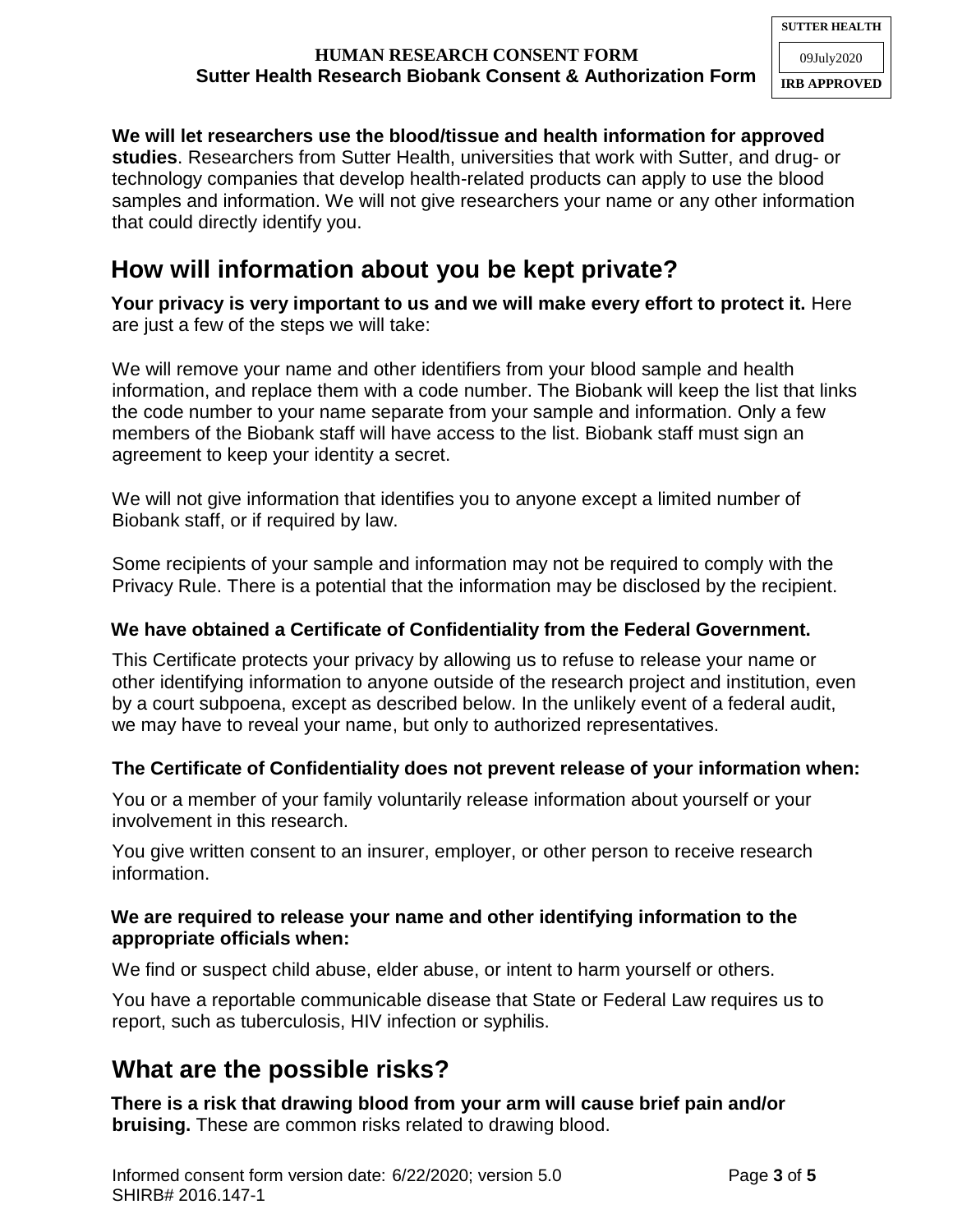### **HUMAN RESEARCH CONSENT FORM Sutter Health Research Biobank Consent & Authorization Form**

**There is a risk that someone could improperly get access to the data we have stored about you.** In some cases, it could be used to make it harder for you to get or keep a job or insurance. There are laws against the misuse of genetic information, but they may not give full protection. We believe the chance these things will happen is very small. In rare instances, personal information has inadvertently been shared with outside companies that help Sutter Health run studies. These companies have signed agreements to protect your information if this happens, and in these cases the information has been destroyed. However, absolute confidentiality cannot be guaranteed.

**There is a risk that someone could trace the information in a scientific database back to you.** Even without your name or other identifiers, your genetic information is unique to you. The chance that someone could identify you may grow in the future with the development of new ways to trace information back to individuals.

# **What other information should you know?**

### **Possible benefits**

You will not get direct benefit from taking part.

The main reason you may want to take part is to help researchers make discoveries that might help people in the future.

You will not be paid for taking part.

If any of the research leads to new tests, drugs, or other commercial products, you will not share in any profits.

### **Costs**

There are no costs to you or your insurance.

#### **Results**

Your sample will be used for research only.

You will not get individual results from research done using your sample.

Your provider will not receive your results from research done using your sample.

You can get general news about the kinds of studies being done through the Biobank at the Sutter Health Website.

#### **Remember that taking part is your choice and you can change your mind at any time.**

You can choose to take part or not to take part. If you choose to take part but later change your mind, you can quit at any time. Just call **855-771-7499** and let us know. We will send you a form so you can tell us in writing what you would like us to do with any of your blood or medical information that we have not already given out for study, or that we need to keep to maintain the integrity of the study.

No matter what you decide, now or in the future, it will not affect your medical care or eligibility for benefits.